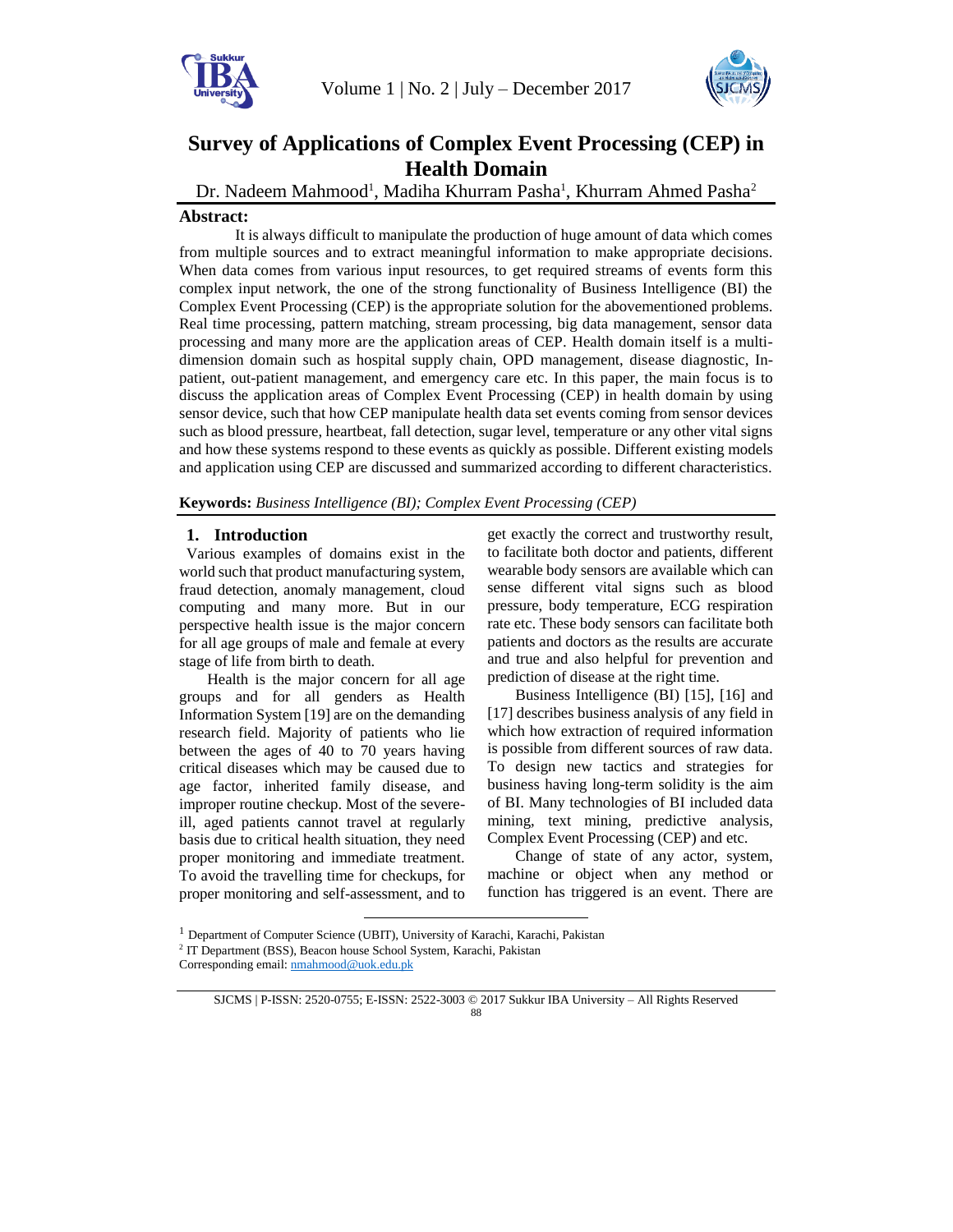two types of events: Event Stream Processing (ESP) and Complex Event Processing (CEP). Generally, CEP is a subpart and a technique of ESP. The CEP is appropriate for complex system in which the composition and correlation of atomic events constructs complex event or complex patterns which are very essential and beneficial for the system. CEP contracts with multiple events from different sources and produces significant events. The CEP is suitable for large real-time domains where production and growth of event occur at each level or layer of these domains.

Complex Event Processing (CEP) is a technique of BI, which creates actionable events or patterns from data of multiple sources. These events are helpful at any layers of organization for current development and future prediction. CEP can be used in many areas: weather prediction, traffic controlling, social media posts, health domain, finance, RFID management, Supply chain management etc. The CEP can be classified into two categories: Aggregation-oriented CEP executing on-line algorithms while, Detectionoriented CEP detecting events patterns.

#### **2. Literature Review**

A detail framework of BI&A (Business Intelligence and Analytics) which provides history, various applications and recent trends of BI&A [1]. The history of BI&A included BI&A 1.0, BI&A 2.0 and BI&A 3.0 have also been discussed in detail. Applications included E-Commerce and Marketing Intelligence, E-Government and Politics 2.0 and more. Also multiple recent and future trends of BI&A were discussed which included big data analysis.

 "Designing and Developing Complex Event Processing Application" [2] is a white paper given a detail guideline of CEP, its techniques and developer consideration. Furthermore, how pattern matching technique with correlation and aggregation is used for CEP. Also how CEP deals with big data has been discussed in depth. A very detailed assessment of all aspects of CEP [3] and [4] which included CEP specification, methods, experiments and a very helpful guideline for tools selection at both commercial and academic levels.

The CEP models can be analyzed by using different logics such as first order logic (FOL) and fuzzy logic. The authors of [18] have given a detailed review of all logics.

## **2.1. Complex Event Processing (CEP) In Health Domain**

In [5] those patients who need full-time continuous monitoring and alone at home, the web enabling body sensor are very helpful for proper monitoring of the patients. The wireless body sensor used to record patient's vital sign and by using web enabling sensors, doctor can access data anytime through web for accurate diagnosis.

 Distributed and centralized are two different approaches to process continuous stream of data generated from multiple sources. This system used the centralized approach. The SOA used to create a gateway to combine multiple sensors network, web services sent integrated data to doctor via web and last complex event processing (CEP) generated multiple meaningful events from the cloud of events. The CEP, analyzing raw sensor data and identify abnormal health conditions.

The proposed system focused on two perspectives: healthcare monitoring of alone patients and fall detection of old patients for these two perspective environmental, body, physiological and motion sensor have been used. For rules generation Strawman EPL has been used. See table 1.

The [6] Emergency Medical Assistance (EMA) is the biggest example of Complex Event Processing (CEP) in healthcare, which quickly facilitates the sudden diseases. The reason to build EMA is to reduce the wait time to call an ambulance. For this assistance full real-time information about the current location of ambulance crew is needed.

To achieve this information built-in tablet sensors have used e.g. tablet GPS identify the ambulance location, the further

Sukkur IBA Journal of Computing and Mathematical Sciences - SJCMS | Volume 1 No. 2 July – December 2017 © Sukkur IBA University 89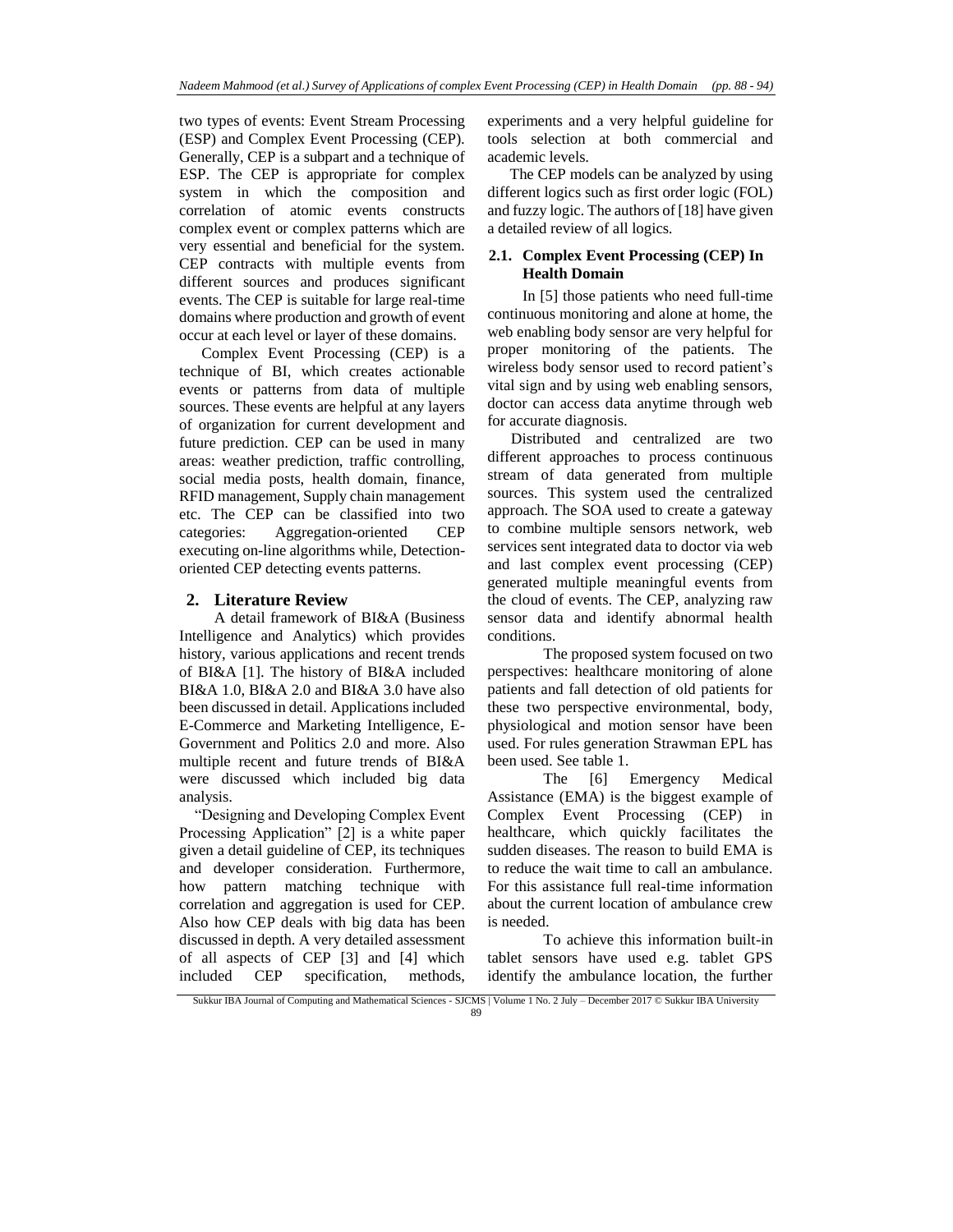built-in sensors emitted different data, to filter out the required data and to improve ambulance availability (response time) CEP is used with EMA-DSS.

 The event processing rules are generated by Event Processing Language (EPL) having two parts condition and action. The EMA-DSS is a 2-layer distributed architecture model. Layer1: *EMA Coordination Centre* located into "central control center" to locate the actual location of each ambulance to patients by using GPS. The GPS used to locate the nearest available ambulance's location. While, the layer 2: *Ambulance Vehicle (CEP)*  is located into "ambulance vehicle". Every vehicle has tablets with built-in sensors. Builtin GPS used to locate ambulance position. This location received at "central control center".

 In [7] the RFID plays verity of role in healthcare domain such as patient monitoring and healthcare unit, drug and medicine compliance etc. The RFID generates large volume of data, to extract medical information

from this data stream, the CEP framework used with the RFID-mounted hospital.

 The RFID have capability that it can detect and sense data sets from other mounted sensors in hospitals such as physiological and environmental sensors. This generates large volume of data. The CEP is the most suitable solution to get required data sets form raw data sets in real-time, do continuous processing and detect critical situation.

 In this paper, the main focus is "Surgical Procedure" in the RFID-enabled hospital. Many issues of surgical procedure have been mentioned and handled in real-time by using CEP. The CEP rules generation has been defined through Event-Condition-Action (ECA) like expression of rule. While, CEP architecture designed by using an open source software Drools 5.0 including expert and Drools fusion.

 The wearable sensors are efficient to senses human activities such as walking, running, cycling, eating and chewing etc. In [8] a detailed survey to recognize human activities by using wearable sensors.

| Ref.<br>No | <b>DOMIAN</b> | <b>TECHNIQUE</b>                                                                                             | <b>SOFTWARE</b><br><b>SPECIFICATION</b>                                                                                                                       | <b>SENSOR</b>                                         |
|------------|---------------|--------------------------------------------------------------------------------------------------------------|---------------------------------------------------------------------------------------------------------------------------------------------------------------|-------------------------------------------------------|
| $[5]$      | Healthcare    | Design "Patient Health<br>Monitoring System" by<br>using CEP                                                 | The rule generation by<br>Strawman EPL.                                                                                                                       | Physiological,<br>motion.<br>environmental<br>sensors |
| [6]        | Healthcare    | Develop an Emergency<br>Medical<br>Assistance<br>Decision Support System<br>(EMA-DSS) by using<br><b>CEP</b> | Event Processing Language<br>(EPL)<br>based<br>on<br>event<br>processing rule (cond. Part,<br>action. Part)<br>Platform: Esper<br>on<br>an<br>Android device  | Built-in<br>tablet's<br>sensor and GPS                |
| $[7]$      | Healthcare    | Develop<br>surgical<br>procedure<br>in<br>system<br>RFID enabled hospital by<br>using CEP                    | CEP rules generation by<br>Event-condition-action<br>(ECA) and CEP engine<br>implemented by using Drools<br>5.0 including Drools expert<br>and Drools Fusion. | <b>RFID</b>                                           |

**Table 1**: Result Table

Sukkur IBA Journal of Computing and Mathematical Sciences - SJCMS | Volume 1 No. 2 July – December 2017 © Sukkur IBA University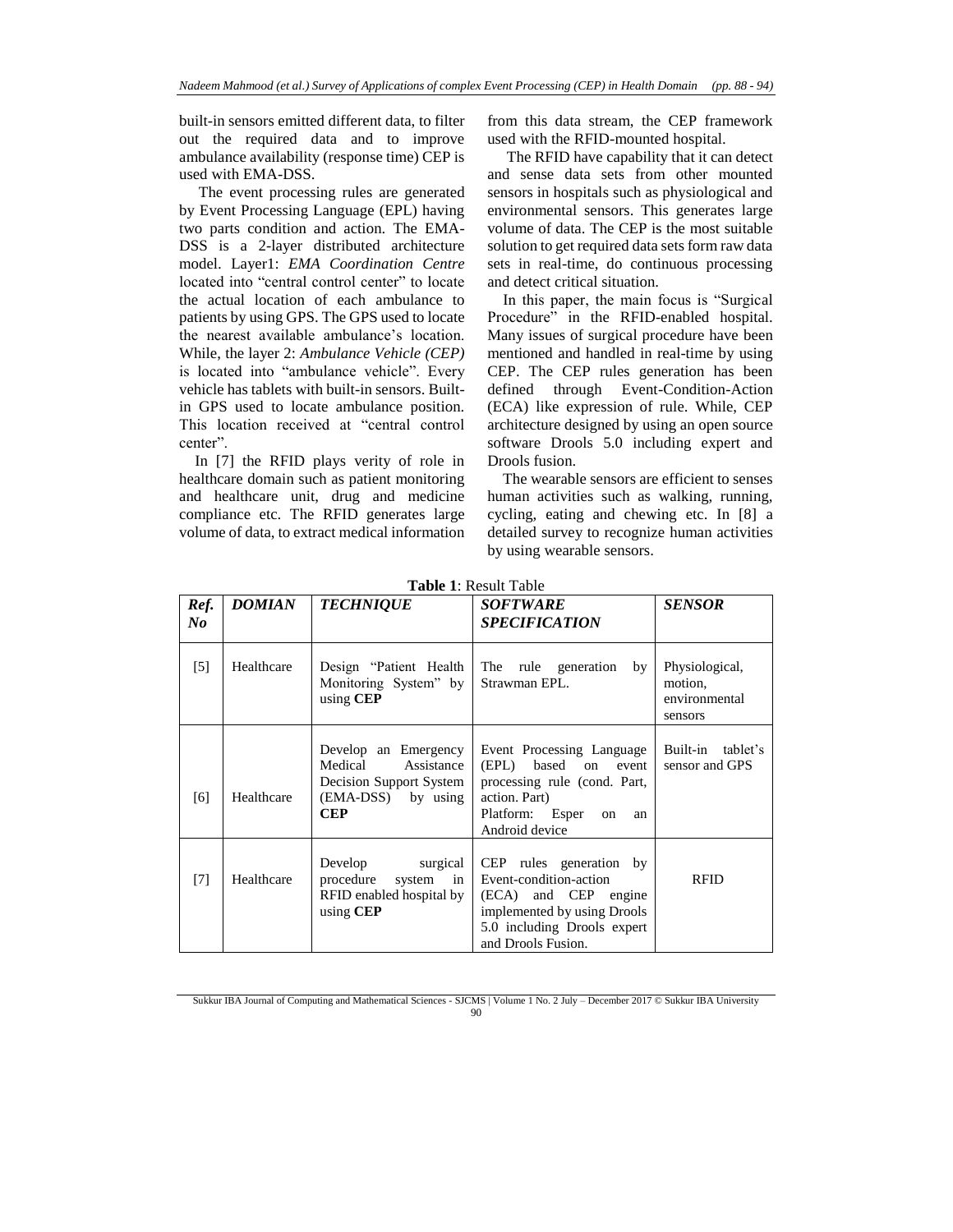| [8]    | survey<br>A<br>to<br>paper<br>recognize<br>human<br>activities by<br>using<br>wearable<br>sensors. | <b>Machine Learning (ML)</b><br>application used<br>for<br>feature extraction.     | Supervised<br>and<br>semi<br>supervised algorithm such as<br>decision<br>tree,<br>Bayesian<br>methods etc.                                                                                                                       | Wearable<br>body<br>sensors                   |
|--------|----------------------------------------------------------------------------------------------------|------------------------------------------------------------------------------------|----------------------------------------------------------------------------------------------------------------------------------------------------------------------------------------------------------------------------------|-----------------------------------------------|
| [9]    | Healthcare                                                                                         | Proposed Remote Health<br>Monitoring System by<br>using $CEP$ (CRHMS)              | The<br><b>CEP</b><br>engine<br>was<br>implemented through Drools<br>Fusion 5.4 and CRHMS<br>system development<br>$-$ by<br>Java7. For IDE software<br>development Netbeans7.0<br>and for backend database<br>MySQL 5.5 is used. | Bio-<br>Zephyr<br>Harness 3 sensor<br>and GPS |
| $[10]$ | Healthcare                                                                                         | Develop<br>a proactive<br>Remote<br>Patient<br>Monitoring (RPM) with<br><b>CEP</b> | The implementation of this<br>system is shown by using<br>MyCardioAdvisor (MCA) is<br>a mobile app                                                                                                                               | Zephyr HxM BT                                 |

| $[11]$ | Product<br>Manufacturing           | Design<br>a<br>Product<br>Manufacturing<br>System<br>using<br><b>CEP</b> | Complex Event Processing Language (CEPL)<br>used as EPL.<br>Siddhi CEP engine by using WSO2 used<br>Complex Event Processor.                    | <b>RFID</b> |
|--------|------------------------------------|--------------------------------------------------------------------------|-------------------------------------------------------------------------------------------------------------------------------------------------|-------------|
| [12]   | Traffic<br>condition<br>monitoring | Traffic<br>condition<br>monitoring<br>by<br>using CEP                    | CoReMo simulation platform has been used.<br>PetriNets used to model complex agents<br>behavior. Open source "EsperTech" used as<br>CEP engine. | <b>GPS</b>  |

This survey focuses on machine learning applications for features extraction such as supervised and semi-supervised learning algorithms. Recognition of human behavior and activity by using wearable sensors is the on-demand topic of research as it is applicable in many areas, for example medical, tactical scenarios, etc.

There are two different ways to recognition of humans' activities and behaviors. The first one is by using external sensor and the second by using wearable sensors. External sensors installed at any predefined points (camera) and wearable sensor attached to human's body.

ML application can be categorized into supervised or semi-supervised and unsupervised. Many supervised techniques have been in [8] such as decision tree, Bayesian methods, Instance based learning and neural networks, etc.

 The traditional batch processing approach is slow to detect abnormalities form Remote Health Monitoring System (RHMS), while event driven approach of Complex Event Processing (CEP) using sensor is more appropriate solution for RHMS. Because CEP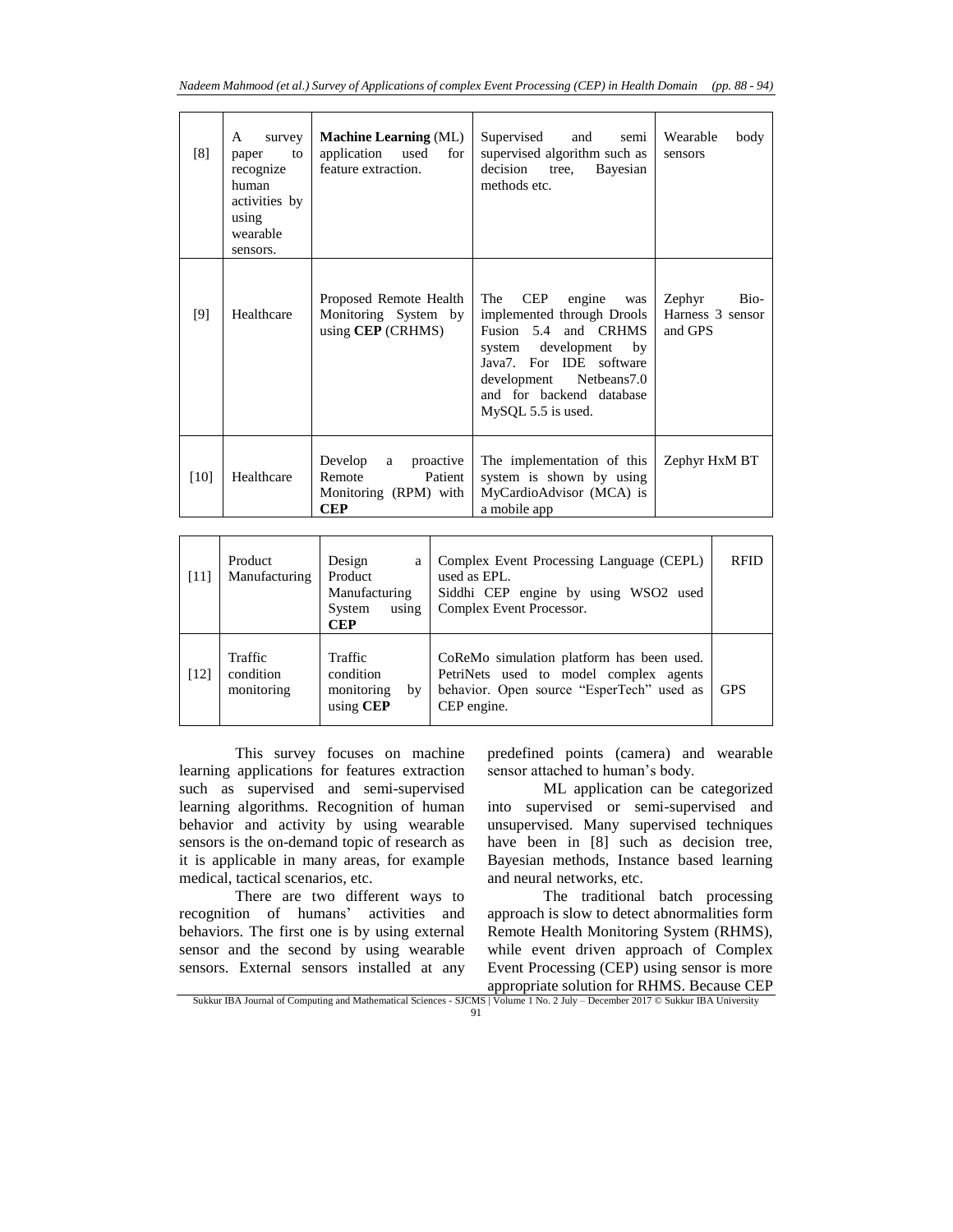correlates sensor data to generate complex events which are helpful for proper monitoring and abnormalities detection. The abnormalities detection is possible when vital signs are out of range from their normal range and that can be captured by body sensor. The proposed CEP based Remote Health Monitoring System (CRHMS) [9] is useful home alone old patients.

Several patients wear sensor, the sensor's data stream collects form patients smartphone, which also specifies patient's location. Now, the collected streams of raw data are send to CEP, the CEP system detects abnormalities in vital sign of patients and generates alert, These alerts notification are now sent to caretaker and doctor for immediate solution.

In this scenario, Zephyr Bio-Harness 3 sensor is used that can sense heart rate, ECG and respiration rate, etc. The patient's location is sensed by GPS activation in cell phone. While, CEP engine was implemented through Drools Fusion 5.4 and CRHMS system development by Java7. For IDE software development Netbeans7.0 and for backend database MySQL 5.5 is used.

In [10] Mobile-based monitoring through sensors is a very common approach in the field of medical and healthcare. In this, the person who requires remote monitoring wears a wearable sensor. The data collected form sensor are sent to smartphone for storage, where mobile CEP engine was implemented that generated complex event form raw data stream. Now, these events send to server CEP through Wi-Fi. The server CEP provides realtime feedback.

## **2.2. Further Application of Complex Event Processing (CEP)**

Another real-time application of CEP in product manufacturing domain has been proposed in [11] by using RFID. By using RFID manufacturing system can easily detect any complexity. For real-time product's monitoring, RFID tags have been attached with products while, RFID reader mounted at different locations in the factory. Complex Event Processing Language (CEPL) is a query

based language like SQL which is used to process event stream. CEPL having capability to process RFID data stream, data filtering and real-time analysis. The main part of this system is probabilistic CEP, used to detect complex event. Siddhi CEP engine by using WSO2 used Complex Event Processor.

 [12] To monitor the traffic condition is another application of CEP. In this article the huge amount of traffic related data produces complex events in many scenarios and it can be handled through CEP. To implement traffic management system using CEP, CoReMo simulation platform has been used. PetriNets used to model complex agents behavior. Open source "EsperTech" used as CEP engine.

One of the common applications of CEP is Anomaly Management [13], which can be applicable in many systems such as in fraud detection to provide safety to user in case on stolen credit card or mobile, in health care to monitor different vital signs such as heartbeat, blood pressure, sugar level. of the severe ill patients, Just-in-line (JIT)-logistics, Stock market Analysis and many more areas. In [13] the anomaly management using CEP have been developed for the novel security monitoring tool for computer system.

 The authors of [14] have proposed another application of CEP with Graphical Processing Unit (GPU). In this several CEP operators (event window, event filter and stream join) has been redesigned and implemented on GPUs by using NIVIDIA CUDA to increase the performance of parallel processing or parallel computing.

## **2.3 How Complex Event Processing (CEP) Systems respond to incoming events**

The CEP is a "sense and respond" system. First CEP system 'SENSE' meaningful events from input event streams and secondly quickly 'RESPOND' them. (See figure: 1).

Sukkur IBA Journal of Computing and Mathematical Sciences - SJCMS | Volume 1 No. 2 July – December 2017 © Sukkur IBA University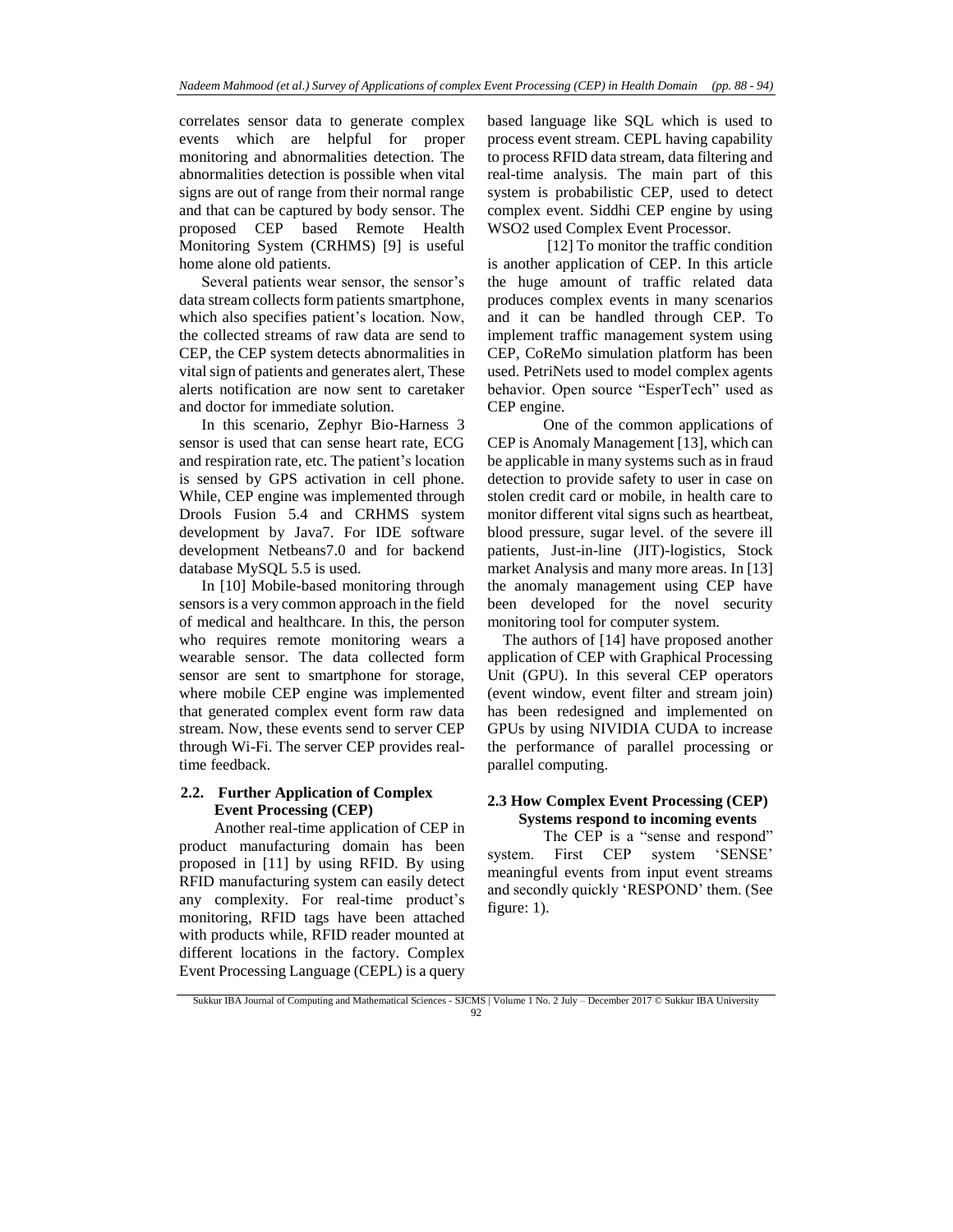

**Figure 1**: The CEP "Sense and Respond" Model

In this figure, a CEP sense and respond model are shown in which sense system based on CEP engine which takes input from multiple sensors. The CEP engine having following responsibilities filtering, aggregation and composition of events to generate meaningful events. While the respond system is an Expert system that quickly responds to these events by using different methodology such as machine learning algorithm, logic-based driven approach.

## **3. Result**

The results/comparative study of the above mentioned survey is shown in table 1 which clearly indicates the techniques used and the use of wearable body sensor devices. Two of the approaches [11] and [12] are not from

health domain but it can be applied to health domain.

#### **4. Conclusion**

The importance of the application of CEP in health domain is evident from the literature review. Health related data is very essential for short and long term decisions making and diagnosis of unusual and unexpected events in human body which may result in a human loss if not identified and cured.

 In the light of given survey we conclude that Complex Event Processing (CEP) is the appropriate solution for many critical situation in health domains where speedy responses from expert system is the major concern. To manipulate sensor data and generate event stream form sensor data CEP is a very helpful tool.

 The CEP approach will facilitate the individuals, patients and doctors to analyze and respond to unexpected events for early prediction, but also very helpful for specific patients to reduce their routine activities and traveling time. It is very beneficial for people for self-assessment and monitoring and to take precautionary measures in case of unwanted event or to immediately consult a physician.

#### **5. Future Work**

In this survey, we have shown the usefulness of Complex Event Processing (CEP) in health domain and also in other areas. In future, we will model Complex Event Processing (CEP) in health care for managing/monitoring patient health using body area sensor network.

#### **REFERENCES**

- [1] Hsinchun chen, Roger H.L. Chiang, Veda C. Storey, "Business Intelligence and Analytics: Form Big Data to Big Impact", Business Intelligence Research, Vol. 36 No.4, pp. 1165- 1188/ December 2012.
- [2] Mohd. Saboor, Rajesh Rengasamy, "Desinging and Developing Complex Event Processing Application", Sapient Global Markets, August 2013.
- [3] Lajos Jeno Fulop, Gabriella Toth, Robert Racz, Janos Panczel, Tamas Gergely, Arpad Beszedes, "Survey on Complex

Sukkur IBA Journal of Computing and Mathematical Sciences - SJCMS | Volume 1 No. 2 July – December 2017 © Sukkur IBA University 93